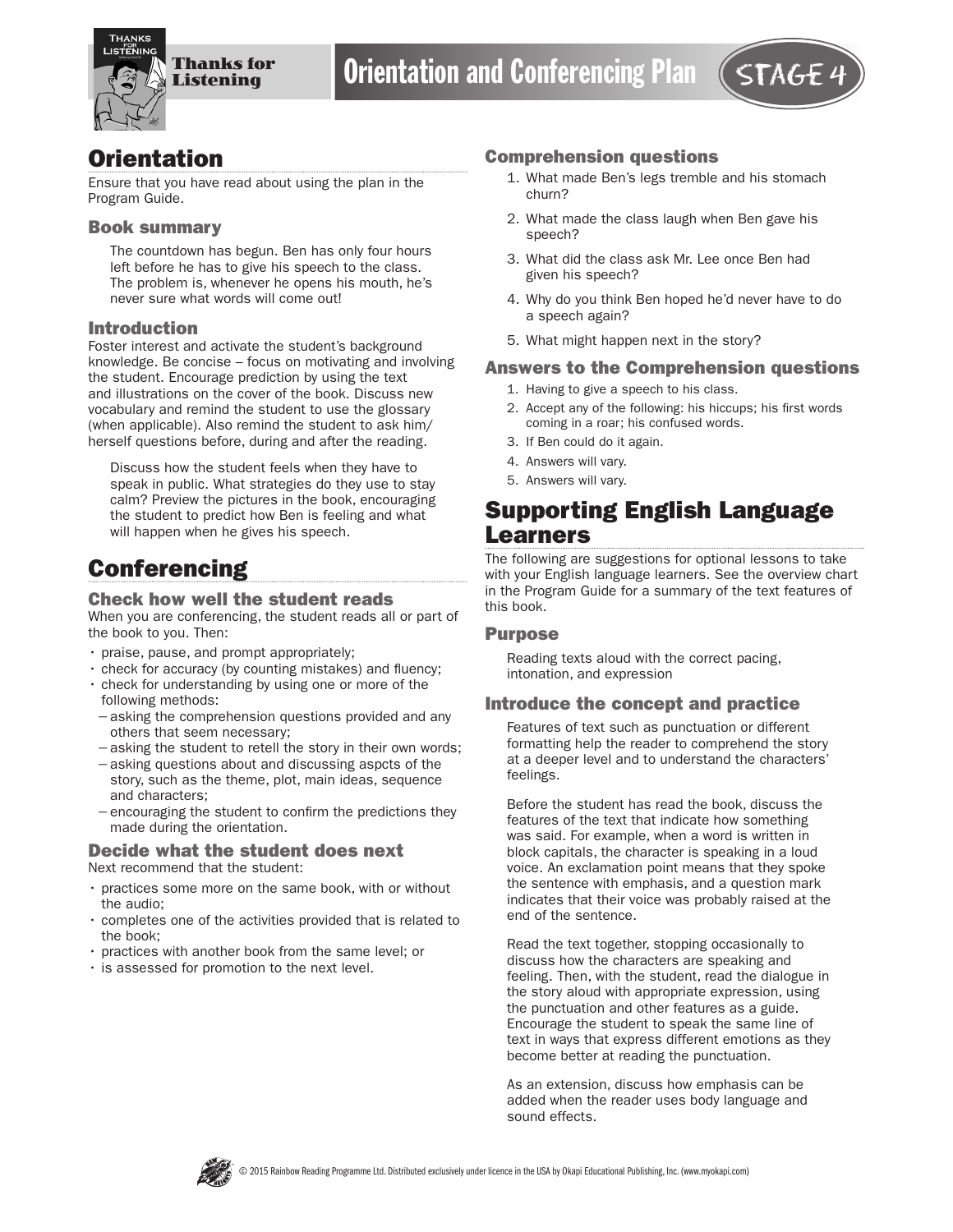

**Cloze Activity** 



## Name:.............................................................................................................................. Date:..............................................

Introduction: The countdown has begun. Ben has only four hours left before he has to give his speech to the class. The problem is, whenever he opens his mouth, he's never sure what words will come out!

| <b>Thursday, 9:48 p.m.</b> "Good morning, class," says Ben    |
|---------------------------------------------------------------|
| as he goes to sleep. Friday, 7:14 a.m. "Morning, class,"      |
| says Ben _______ he wakes up. "My ______ topic is             |
| tae kwan do. _______ kwan do is a ______ art " Ben            |
| looks at _______ alarm clock - four hours ______ he           |
| has to give _______ speech. He's going to ______ it up,       |
| he knows _______ is. 7:41 a.m. "Good morning, Ben,"           |
| says ________ dad. "What do you ________ for breakfast?"      |
| "Tae kwan _______," Ben replies. He sees ______ dad's         |
| puzzled look. "Sorry, _______ was thinking about my           |
| <b>221 a.m.</b> "Good morning, class," Ben _______            |
| to himself as he $\_\_\_\_$ to the bus stop. " $\_\_\_\_\_$ - |
| good morning, class." Some _______ stare, and Ben             |
| realizes ______ he's been talking aloud. 8:40 a.m. Ben        |
| _______ at school. Mr. Lee _______ taking attendance.         |
| "Good morning, Emma  _______ morning, Ben." "Good             |
| ________ class," says Ben. Mr. Lee _______ at him in          |
| surprise.                                                     |

| <b>Accuracy Chart</b> (Exact word replacement only) |              |               | <b>Errors</b>                                                   |
|-----------------------------------------------------|--------------|---------------|-----------------------------------------------------------------|
| <b>Words Entered</b>                                | <b>Score</b> | Level         | $M$ = Meaning (makes sense) $S$ = Syntax (sounds right)         |
| More than 11 correct                                |              | Independent   | Seen $\subset$<br>Unseen $\subset$ $\supset$<br>Heard $\subset$ |
| 10 or 11 correct                                    |              | Instructional | Comments:                                                       |
| Fewer than 10 correct                               |              | Frustration   |                                                                 |

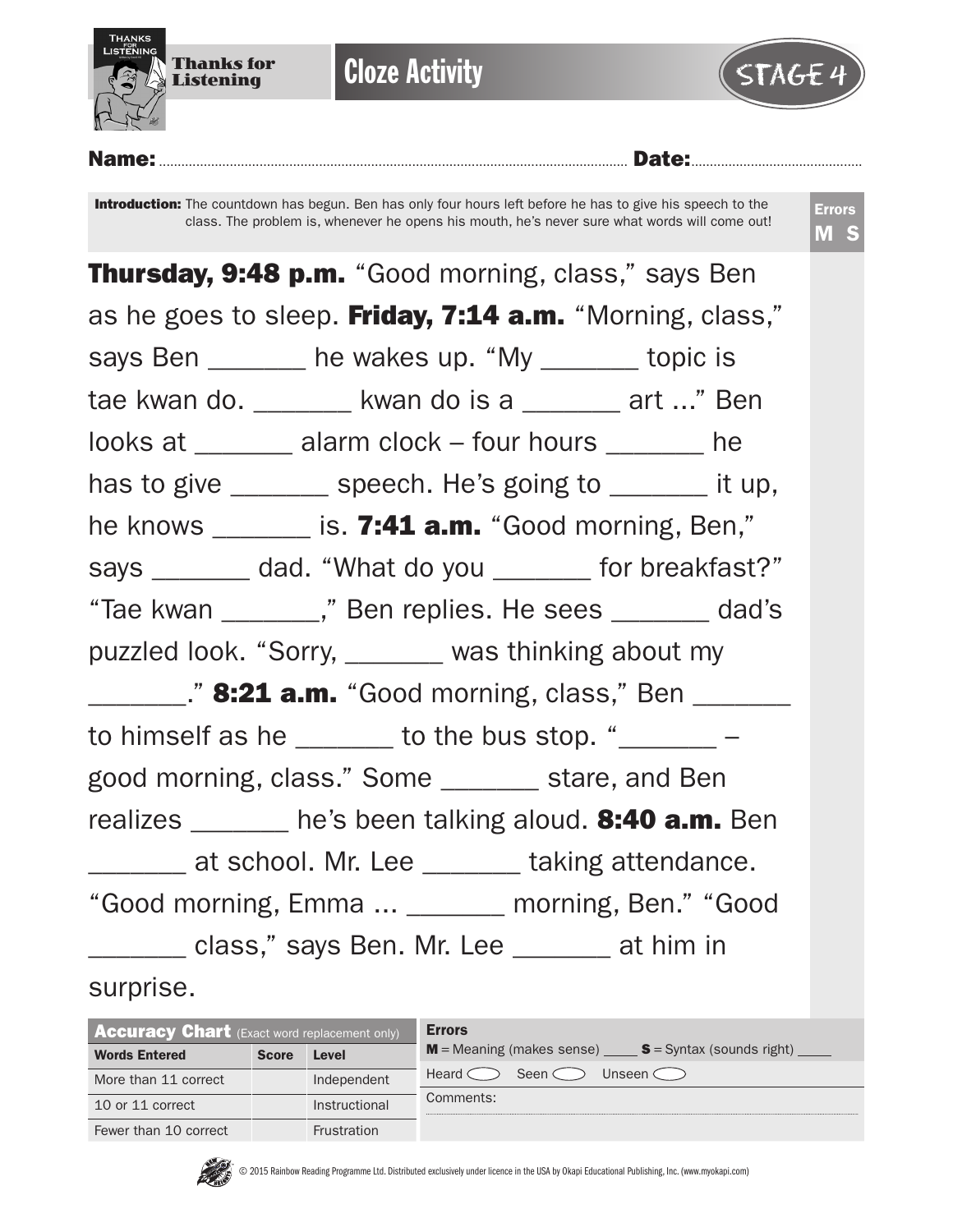

"Morning, class," says Ben as he wakes up. "My speech topic is tae kwan do. Tae kwan

**Text-Sequencing Activity** 

do is a martial art …" Ben looks at his alarm clock – four hours until he has to give his speech. He's going to mess it up, he knows he is. At school, Ben paces up and down during recess, saying "Good morning, class. My speech topic is …" Just forty-five minutes to go. "It's time for speeches," says Mr. Lee. "Ben, you're first." Ben makes his shaky way to the front. He turns and sees everyone staring at him. He opens his mouth to begin, but no words come out. Ben tries again. This time, he makes a squeaking noise. The class starts to laugh. Ben makes another huge effort, and the words come in a roar. "GOOD MORNING, CLASS!" The whole class is laughing again. Ben's heart is thumping. He goes on. "My speech topic is tae don kwo. I mean kwae don to. I mean tae kwan do." The whole class is giggling. "Tae kwan do is a Martian art." Ben tries again. The kids are rocking with laughter. Ben finishes his speech. He takes a big breath and says, "Thank you for glistening … I mean for listening." He hurries back to his seat. "It's over," he thinks. "I hope I'll never have to make another speech again." Then kids in the class start calling out. "Mr. Lee, that was awesome!" "That was so cool!" "That was the funniest speech we've ever heard." "Please, Mr. Lee, can Ben do it again?"

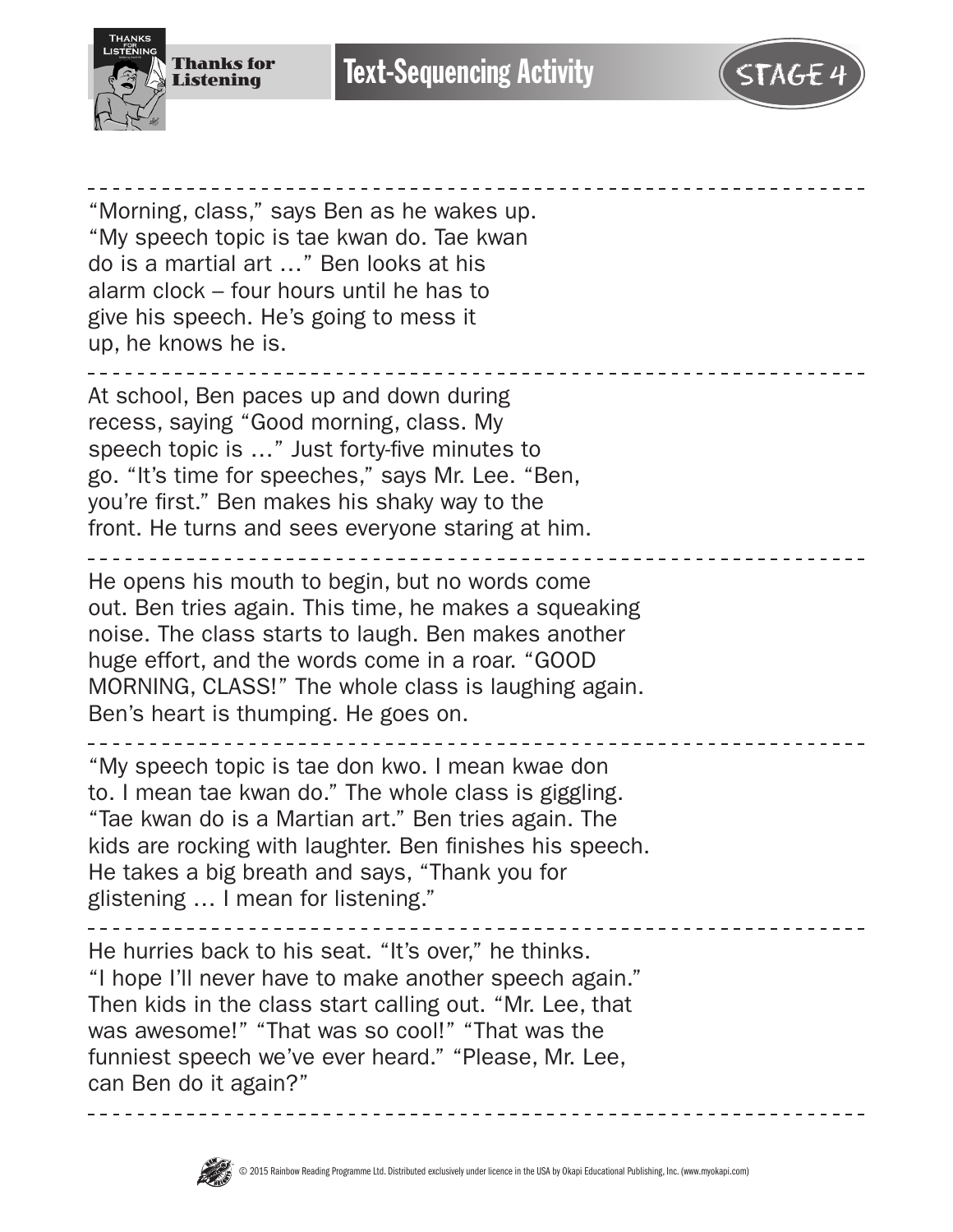

# Name:.............................................................................................................................. Date:..............................................

Words can be found in these directions:



The letter in each square can only be used in one word.

| t           | $\mathbf O$ | p           | i                    | $\mathbf C$      | t           | a           | I                      | k           | i           | n           | g                 |
|-------------|-------------|-------------|----------------------|------------------|-------------|-------------|------------------------|-------------|-------------|-------------|-------------------|
| I           | U           | İ.          | t                    | $\mathsf{n}$     | $\mathbf 0$ | t           | İ                      | $\mathbf C$ | e           | Z           | $\mathbf b$       |
| f           | a           | S           | h                    | t                | $\mathbf S$ | p           | e                      | e           | $\mathbf C$ | h           | r                 |
| S           | $\mathbf O$ | S           | e                    | h                | I           | a           | $\mathbf O$            | n           | I           | y           | e                 |
| U           | $\mathbf C$ | U           | $\mathsf S$          | İ                | a           | g           | n                      | y           | $\mathbf 0$ | U           | a                 |
| r           | a           | a           | r                    | $\mathsf{n}$     | U           | I           | p                      | $\mathbf d$ | I           | a           | k                 |
| p           | I           | d           | t                    | k                | g           | a           | $\mathbf e$            | d           | e           | g           | f                 |
| r           | I           | $\mathbf 0$ | i                    | İ                | h           | $\mathbf S$ | r                      | h           | g           | a           | a                 |
| İ           | İ           | W           | t                    | $\mathsf{n}$     | İ           | S           | ${\mathsf S}$          | e           | $\mathbf S$ | İ           | $\mathbf S$       |
| $\mathbf S$ | n           | g           | e                    | g                | n           | e           | $\mathbf 0$            | $\mathbf S$ | $\mathbf b$ | n           | t                 |
| e           | g           | I           | İ                    | r                | g           | $\mathsf S$ | n                      | e           | t           | U           | p                 |
| Z           | $\mathbf 0$ | U           | t                    | $\mathsf{V}$     | e           | W           | h                      | a           | t           | $\mathbf O$ | $\mathbf S$       |
| f           | r           | $\mathbf 0$ | n                    | t                | e           | e           | $\mathbf V$            | e           | r           | y           | p                 |
|             |             | laughing    |                      | at<br>do<br>legs |             |             | every<br>he<br>morning |             |             | notice      |                   |
|             | calling     |             | and<br>class<br>give |                  |             | glasses     |                        |             | breakfast   |             | bus<br>four<br>is |

Words to find:

Use the letters that are left to make the word that tells what kind of look Ben's dad gave him at breakfast.........................................................................................................................................................

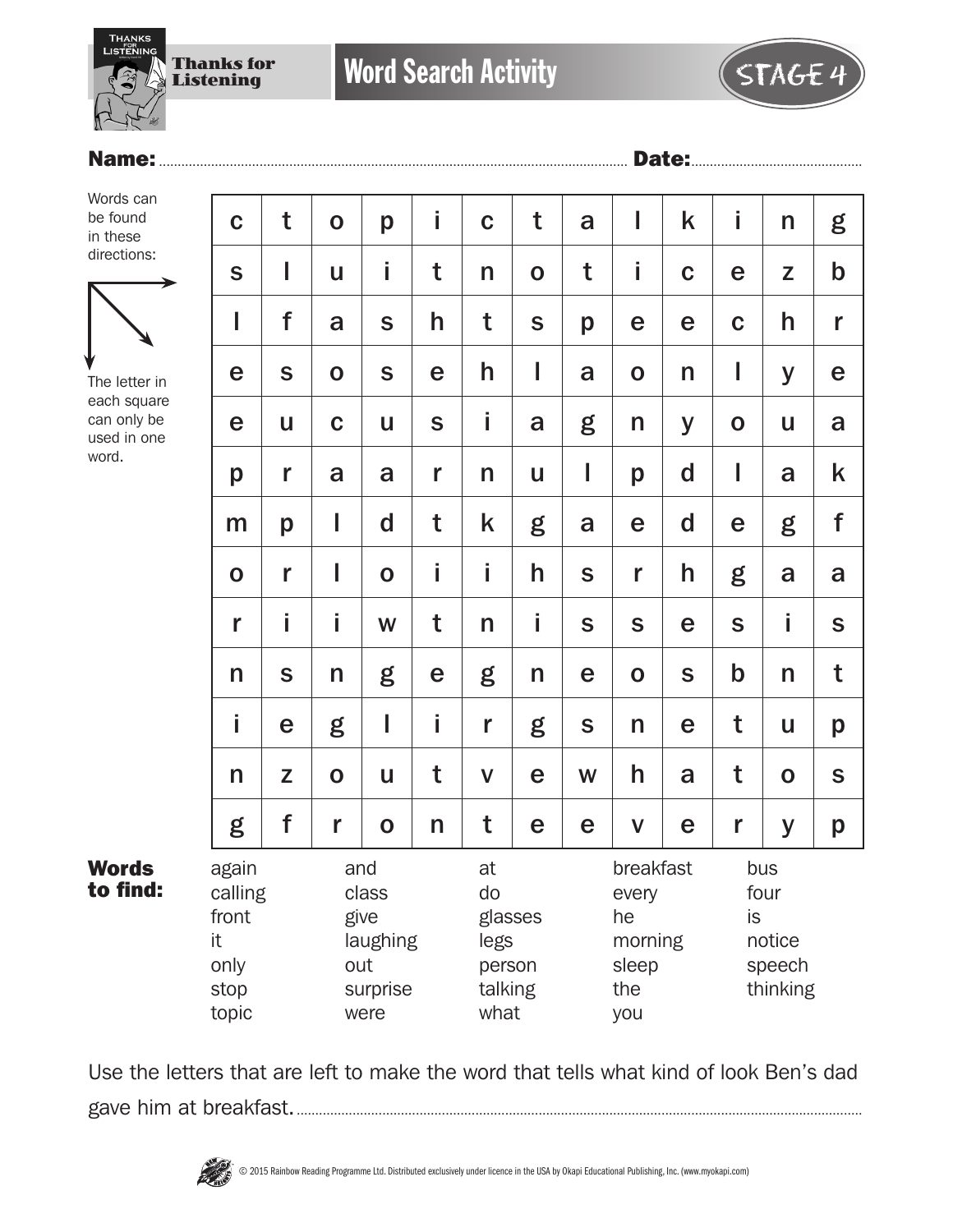

**ARAN** 

© 2015 Rainbow Reading Programme Ltd. Distributed exclusively under licence in the USA by Okapi Educational Publishing, Inc. (www.myokapi.com)